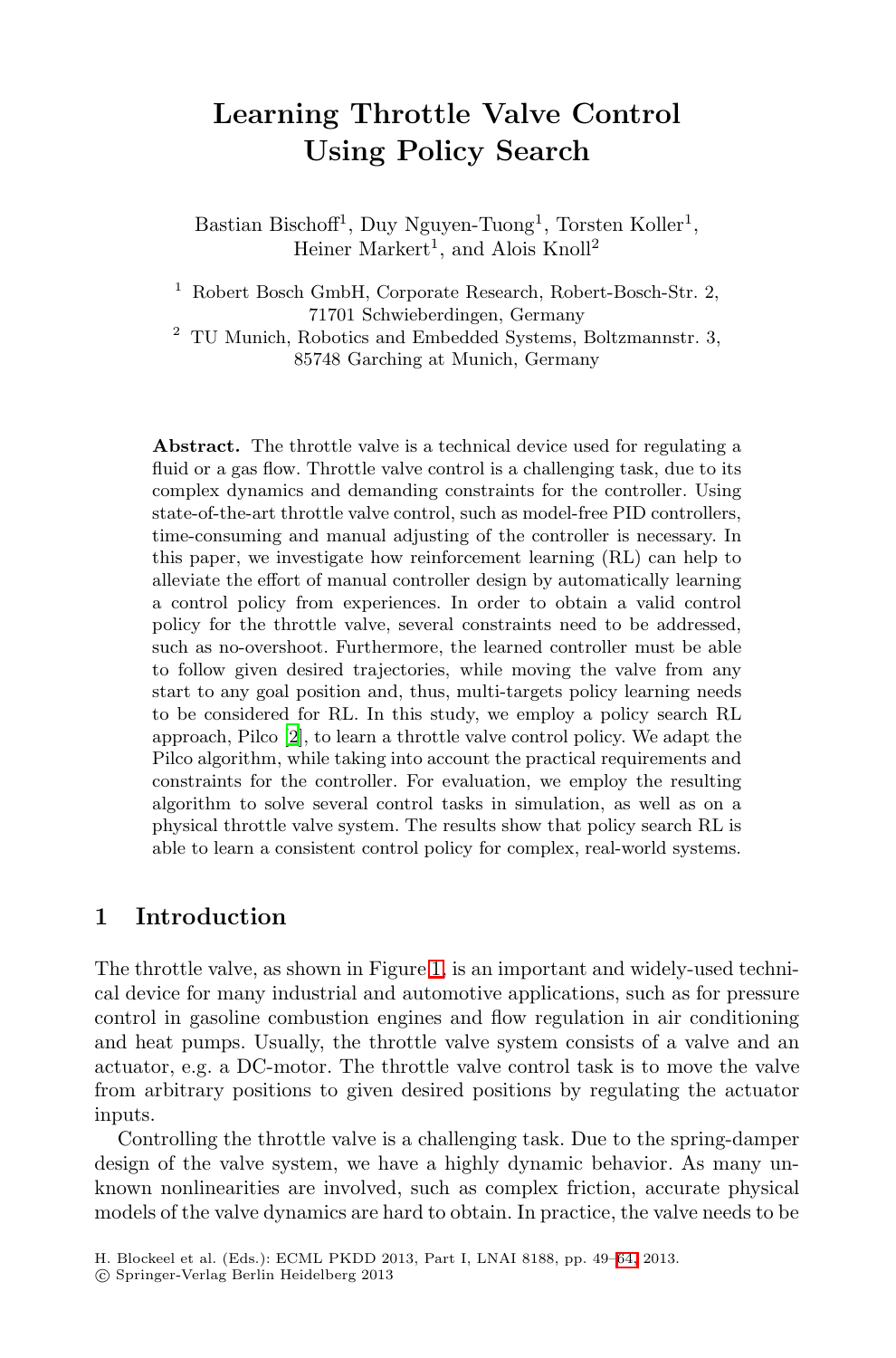controlled at a very high rate, e.g. 200Hz, and desired valve positions need to be reached as fast as possible. While requiring a fast control performance, no overshoot is allowed here, i.e. the valve position must not exceed the desired position.

This requirement is essential for pressure control in gasoline combustion engines for automotive application, as addressed in this paper. Here, an open valve corresponds to a car acceleration and, thus, an overshoot during the valve control would result in undesirable jerks of engine torque. These constraints, e.g. unknown nonlinearities and fast control without overshoot, make the throttle valve controller design difficult in practice.

In the literature, several approaches are discussed to tackle challenges of throttle valve control based on methods of classical control theory [12–14]. These approaches usually involve tedious, manual tunning of controller parameters. Furthermore, profound knowl-

<span id="page-1-0"></span>

**Fig. 1.** Example of a throttle valve used in combustion engines for automotive applications

edge of the phys[ica](#page-14-0)l system is required in order to obtain a good parametrization of the controller in this case. These limitations motivate the approach used in this study. We investigate how machine learning techniques, especially, Reinforcement Learning (RL), can be employed to successfully *learn* a control policy from experience, while incorporating required practical constraints. Beside the mentioned challenges, several RL problems need to be tackled, such as learning multi-targets and handling large data during the learning p[roc](#page-3-0)ess. In this paper, we employ a probabilistic, model-based RL approach, [e.g](#page-5-0). the probabilistic inference for control algorithm (Pilco) [2], for learning the control policy. We modify Pilco taking in account the discussed requirements. The method is implemented and evalua[te](#page-9-0)d in simulation, as well as on a real throt[tle](#page-14-1) valve system. The evaluation shows the feasibility of the presented RL approach and, thus, indicates the suitability of RL for real-world, industrial applications.

The remainder of the paper is organized as follows: in the next section, we introduce the throttle valve system and motivate the use of RL. In Section 3, we briefly review the basic idea behind RL and introduce Pilco. Section 4 shows how probabilistic RL, especially, Pilco, can be modified to match the required constraints. Evaluation of our method in simulation, as well as on a real throttle valve, is provided in Section 5. Finally, a conclusion is given in Section 6.

# **2 The Throttle Valve System**

Throttle valve systems are widely used in many industrial applications, ranging from semi-conductor manufacturing to cooling systems for nuclear power plants. However, one of the most important applications can be found in automotive control, where throttle valves are employed to regulate the flow of air entering a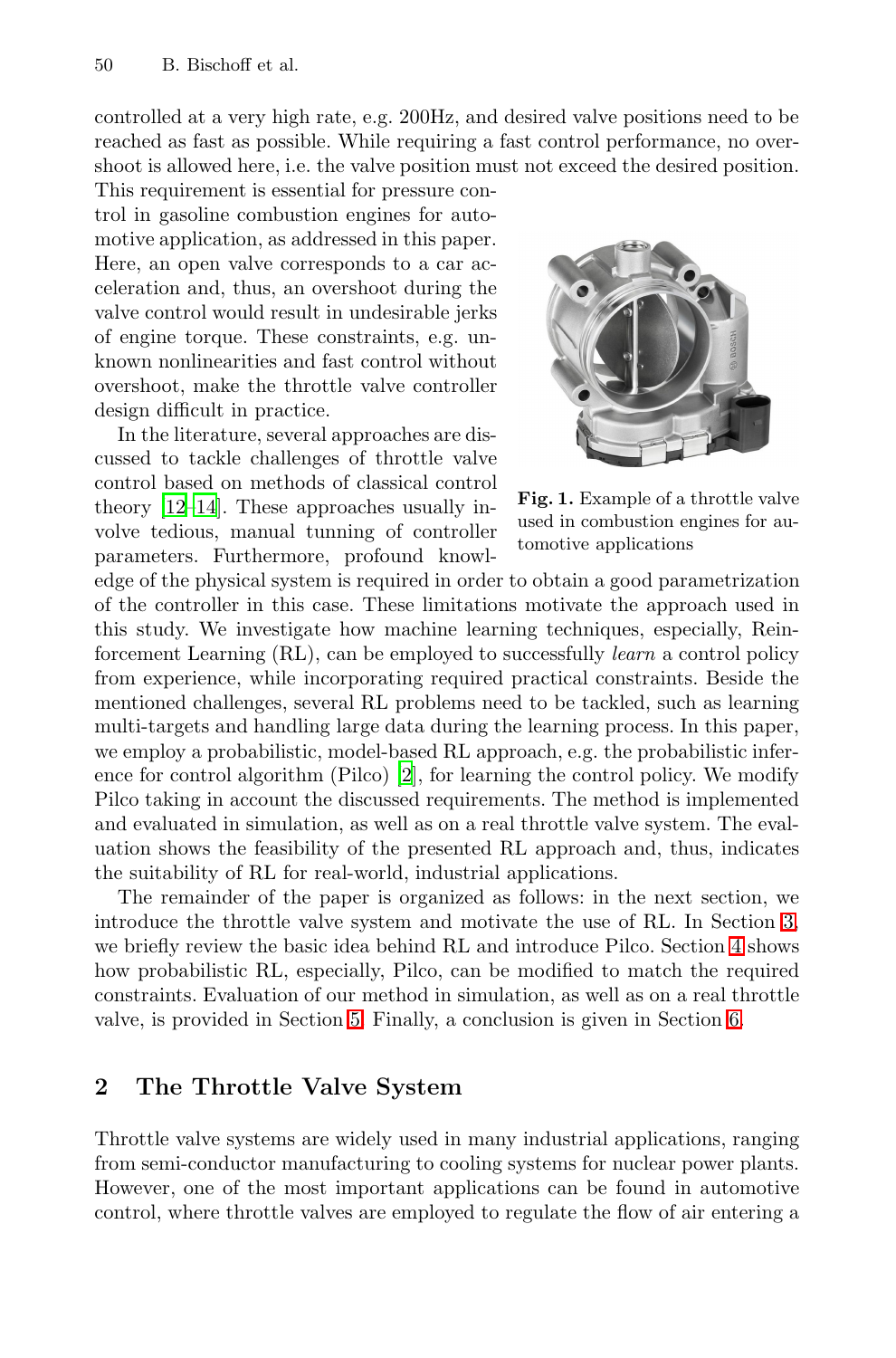<span id="page-2-0"></span>combustion engine. As shown in Figure 1, the valve system basically consists of a DC-motor, a spring and a flap with position sensors. Depending on the position of the flap, the gasoline-to-air ratio in the combustion chamber is adjusted and, subsequently, influenc[es t](#page-15-1)he torque generated by the engine. The dynamics of the throttle valve system can be simplified by the model [10] to be

$$
\begin{bmatrix} \dot{\alpha}(t) \\ \dot{\omega}(t) \end{bmatrix} = \begin{bmatrix} 0 & 1 \\ -K_s & -K_d \end{bmatrix} \begin{bmatrix} \alpha(t) \\ \omega(t) \end{bmatrix} + \begin{bmatrix} 0 \\ C_s - K_f \operatorname{sgn}(\omega(t)) \end{bmatrix} + \begin{bmatrix} 0 \\ T(t) \end{bmatrix}, \quad (1)
$$

where  $\alpha$  and  $\omega$  are the flap angle and corresp[ond](#page-15-2)ing angular velocity, T is the actuator input. The parameters  $K_s$ ,  $K_d$ ,  $K_f$  and  $C_s$  are dynamics parameters and need to be identified for a given system [18]. Model-based valve controllers rely on this model [5] and, thus, identification of dynamics parameters is necessary. However, parameter identification using sampled data can be time-consuming and difficult. It it hard to create sufficiently rich data in order to obtain plausible dynamics parameters. Furthermore, the parameters that optimally fit a data set, are often not physically consistent and, hence, physical consistency constraints have to be imposed on the identification problem [17]. Using databased nonparametric models for RL — as employed in this paper — for learning optimal control policies can help to [ov](#page-9-0)ercome these limitations.

### **2.1 Requirements for [Th](#page-5-1)rottle Valve Control**

As the throttle valve is [a](#page-14-2) real-time system, precise and fast control is crucial to provide optimal performance. In order to obtain fast control, we employ a fixed radial-basis function structure as parametrization of the controller, which can be evaluated in real-time. As shown in Sectio[n 5,](#page-6-0) the learned controller can be evaluated at a frequency of about 200Hz. Furthermore, for learning the dynamics used for model-based RL we employ a NARX-structure [9] to represent the system dynamics, as described in Section 4.1. A well-approximated dynamics model is prerequisite for learning a good control policy with model-based RL.

Typical RL problems are goal oriented [1], i.e. RL is formulated for reaching single, desired goal positions. However, when employing throttle valve control, trajectory tracking is inevitable. The learned policy needs to be able to follow desire[d tra](#page-7-0)jectory and, thus, multi-target RL as described in Section 4.2 is required here. It is shown in the evaluation that the learned policy can generalize well for unknown goals and trajectories.

In addition to the fast control requirement, no overshoot of the trajectory is essential. As an overshoot corresponds to undesirable jerks in engine torque, the valve trajectory must not go beyond the desired valve position. On the other hand, it is required that the valve moves to the desired position as close and fast as possible. Taking in account these requirements, we design an appropriate cost function in Section 4.3. The cost is defined such that the requirements are accomplished and the resulting RL formulation remains solvable in closed form.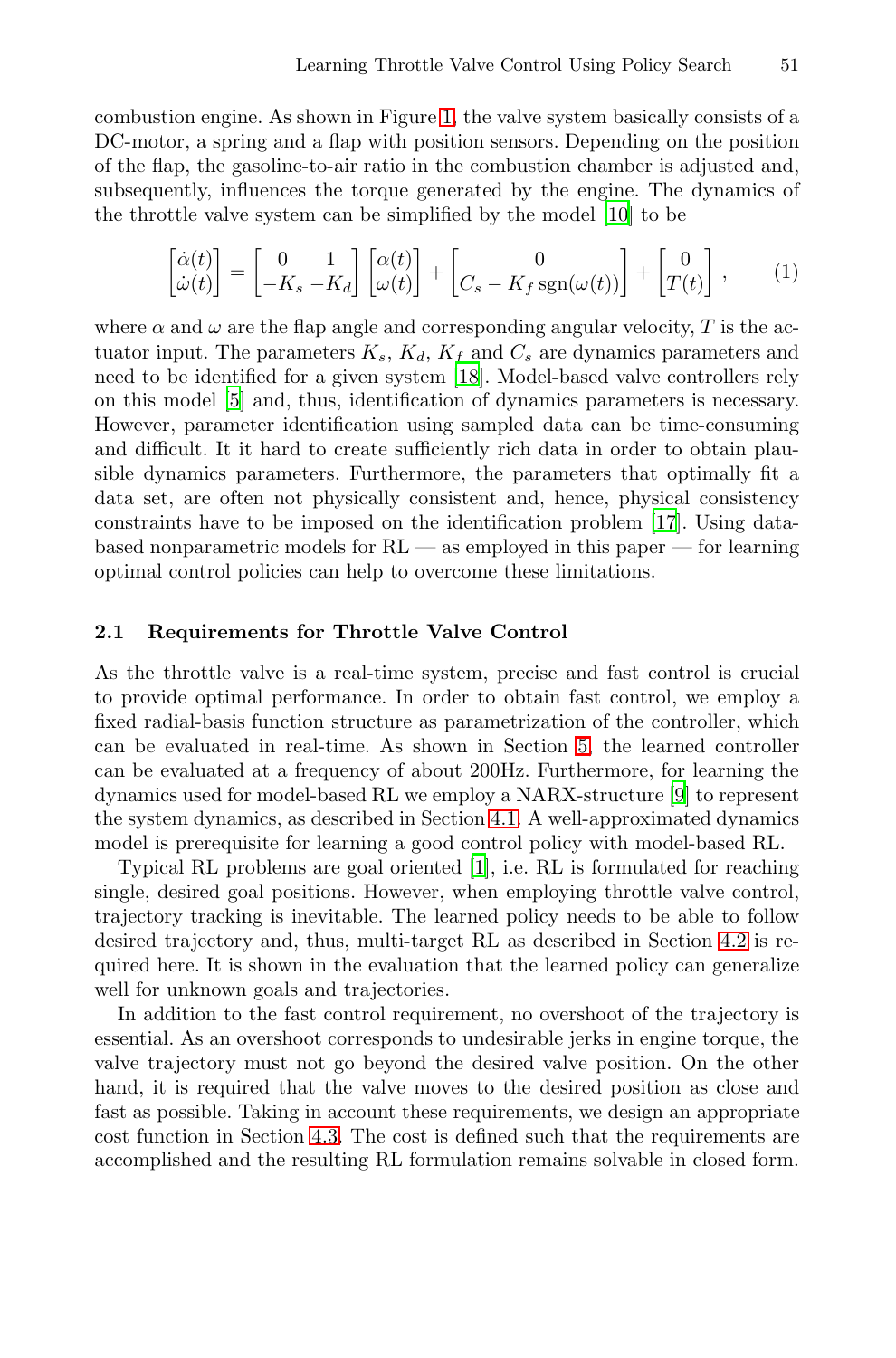## <span id="page-3-0"></span>**3 A Brief Review on RL**

In this section, we provide a short review on the basic concepts of RL [1, 3]. Subsequently, we proceed to discuss the probabilistic policy search approach Pilco [2].

### **3.1 General Setting**

In RL, we consider an agent and its interactions with the environment. The state of the learning agent is defined by  $s \in S$ . The agent can apply actions  $a \in A$ and, subsequently, moves to a new state s' with probability given as  $p(s'|s, a)$ . The controller  $\pi : S \to A$  determines in every state the action which should be used. If the controller is applied for  $T$  timesteps, we get a state-action sequence  ${s_0, a_0}, {s_1, a_1}, \ldots, {s_{T-1}, a_{T-1}}, s_T$ , which we call *rollout* of the controller. In case of uncertainty and noise, multiple rollouts will not be identical and the rollout must be described by probability distributions. The environment rates states  $s_i$  with a cost function  $c : S \to \mathbb{R}$  (and, thus, gives a rating for the controller). The goal of the learning algorithm is to find a controller, which minimizes the expected sum  $J(\pi)$  of collected cost, i.e.

$$
\min_{\pi} J(\pi), \ J(\pi) = \sum_{t=0}^{T} E_{s_t}(c(s_t)), \tag{2}
$$

where  $p(s_0),\ldots,p(s_T)$  are the resulting state distributions on application of the controller  $\pi$ . The cost function c must be set according to the learning goal. The tuples  $s_i, a_i, s_{i+1}$  are saved as experience and are used to optimize the controller. RL algorithms differ in the way they use this experience to learn a new, improved controller  $\pi$ . Two important properties that characterize RL techniques, are model-free and model-based, as well as Policy Search and Value-function. Next we will shortly describe the approaches and examine their suitability for throttle valve control.

### **3.2 Approaches in Reinforcement Learning**

*Model-based* RL describes algorithms, where the ex[per](#page-15-3)ience samples  $s_i, a_i, s_{i+1}$ are used to learn a dynamics model  $f : S \times A \rightarrow S$  and the controller  $\pi$  is optimized using the dynamics model as internal simulation. *Model-free* RL algorithms, on the other hand, directly optimizes the controller  $\pi$  without usage of a dynamics model. In the last decades, model-free RL got much attention mainly because for discrete state and action sets, convergence guarantees can be given. However, often many trials are necessary to obtain a good controller. Model-based RL methods potentially use the data more efficient, but it is well known that *model bias* can strongly degrade the learning performance [4]. Here, a controller might succeed in simulation but fails when applied to the real system, if the model does not describe the complete system dynamics. To address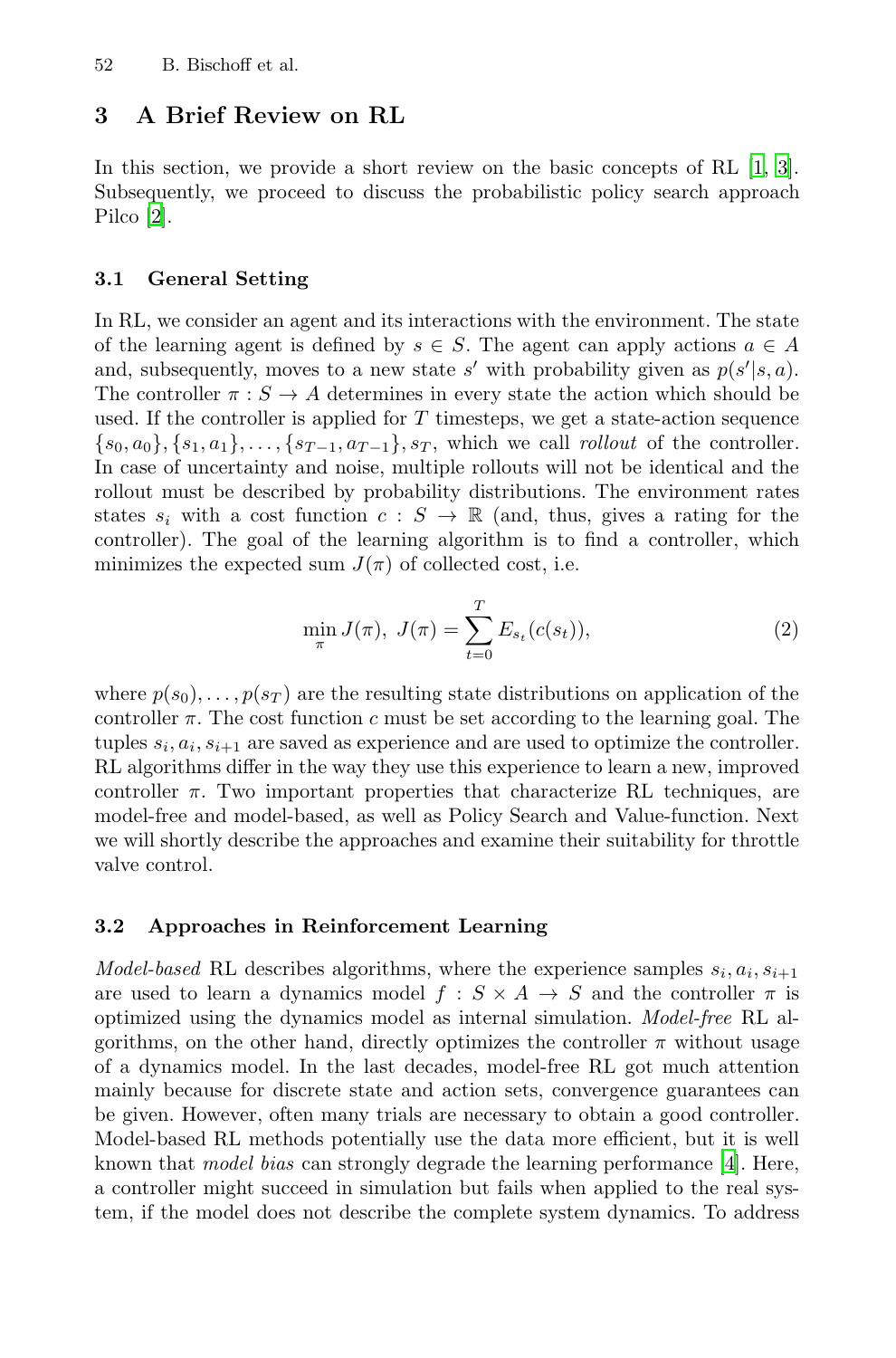this problem, it is important to incorporate uncertainty — which can result from a lack of experience or due to stochasticity in the system — and to employ probabilistic dynamics models.

Besides model-free and model-based, RL methods can be divided into *policy search* algorithms and *value-function* approaches. Policy search methods directly operate on the parameters  $\theta$  of a controller  $\pi_{\theta}$  to optimize the sum of expected cost given in Equation (2). Therefore, a parametrized control structure has to be defined by the user. This allows to include prior knowledge about good control strategies, but the structure also limits the set of strategies that can be learned. In contrast to policy search, value-function approaches try to estimate a longterm cost for each state.

### **3.3 Pilco: A Model-Based Probabilistic Policy Search**

For the throttle valve control task — as for many physical systems — it is not possible [to](#page-14-0) perform several thousands of experiments on the real system until the learning process converges. Thus, it is important to reduce interactions with the system. This favours model-based RL approaches. Furthermore, the throttle valve has high requirements on the control frequency due to the fast system dynamics. For example, evaluation of the controller given the current system state must take at most 5ms. Therefore, policy search RL, with a control structure that can be evaluated fast, seems to be an appropriate approach.

 $Pilco<sup>1</sup>$  is a model-based RL algorithm, which uses Gaussian processes (GP) for modeling the system dynamics [2]. Based on this probabilistic dynamics model, a control policy can be inferred. The controller can, for example, be parametrized as a radial basis function network (RBF) with Gaussian shaped basis function. Thus, the controller is given by

$$
\pi(s) = \sum_{i=0}^{N} w_i \phi_i(s),
$$

with  $\phi_i(s) = \sigma_f^2 \exp(-\frac{1}{2}(s - s_i)^T A(s - s_i)), S = [s_0, s_1, \dots, s_N]^T$  the set of support points and  $w$  representing the weight vector. The hyperparameters of the controller are given by  $\Lambda = \text{diag}(l_1^2, \ldots l_D^2)^{-1}$  and  $\sigma_f$ . The number N of support points is a free parameter that needs to be adjusted. The support points, the weight vector and the hyperparameters build the set  $\theta$  of control parameters that need to be optimized during learning.

For learning the controller, we start with a Gaussian state distribution  $p(s_0)$ . The RBF network controller returns an action for every state, therefore we get a distribution  $p(a_t) = \int p(a_t|s_t)p(s_t)ds_t$ . This distribution is analytically approximated to a Gaussian. Given the state distribution  $p(s_t)$  and the approximated Gaussian action distribution  $p(a_t)$ , the joint distribution  $p(s_t, a_t)$  is approximated. The dynamics model takes this distribution as input and returns the distribution  $p(s_{t+1})$  for the next state. The expected cost  $J(\theta) = \sum_{t=0}^{T} E_{s_t}(c(s_t))$ 

<sup>1</sup> We thank Marc Deisenroth for providing us the Pilco code.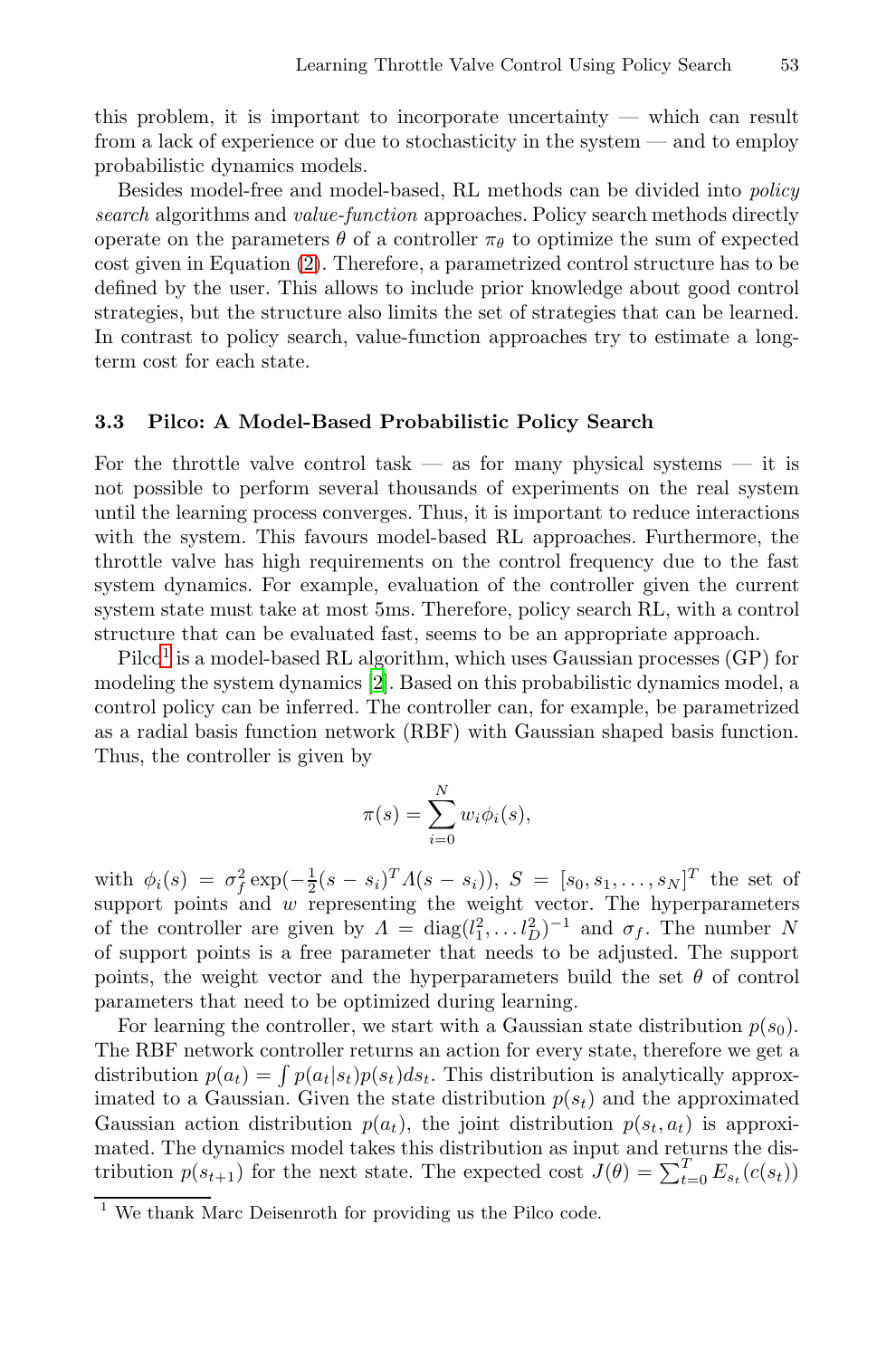<span id="page-5-2"></span>**Algorithm 1.** Pilco: model-based policy search

<span id="page-5-0"></span>1:  $D = D_{init}, \theta := \text{random} \triangleright$  initialize dynamics data set D and control parameters  $\theta$ 2: **for**  $e := 1$  **to** *Episodes* **do** 3: Learn dynamics model  $GP_{dynamics} : S \times A \rightarrow S$ 4: Improve policy: 5: Estimate rollout  $p(s_0), p(s_1), \ldots, p(s_T)$  of  $\pi_{\theta}$  using  $GP_{dynamics}$ 6: Rate policy-parameters  $J(\theta) = \sum_{t=0}^{T} E_{s_t}(c(s_t))$ 7: Adapt policy-parameters  $\theta = \theta + \nabla J(\theta)$  $\theta = \theta + \nabla J(\theta)$  $\theta = \theta + \nabla J(\theta)$ 8: Apply controller  $\pi_{\theta}$  on system,  $D := D \cup \{s_0, \pi_{\theta}(s_0) = a_0, s_1, \ldots\}$ 9: **end for**

can subsequently be computed from these rollout results. Based on generated cost values, the controller can now be optimized. The optimization step can be performed using gradient descend procedure, where analytical gradients are computed on the hyperparameters. The resulting algorithm [2] is summarized in Algorithm 1.

### <span id="page-5-1"></span>**4 Learning Throttle Valve Control with RL**

In Section 2, we described the throttle valve system and the task specific requirements for throttle valve control. In this section, we adapt the Pilco algorithm described in the previous section taking into account the desired requirements. First, we show how the system dynamics can be modeled using Gaussian processes while employing a NARX-structure with state and action feedback. Additionally, to handle the large amount of dynamics data occurring during learning, an information gain criterion is used for selecting informative data points. As the learned controller must be able to follow arbitrary trajectories, we describe the setting for multiple start and goal states. Finally, we define a cost function addressing the no-overshoot restriction, while the integrals involved in the Pilco learning process can still be solved analytically. The analytical gradients, which are ess[ent](#page-2-0)ial for policy optimizing, will be provided.

### **4.1 Modeling Throttle Valve Dynamics**

A dynamics model describes the behavi[or](#page-15-4) of a system, i.e. the probability  $p(s'|s, a)$ that the system state changes to  $s'$  when action a is applied in state s. Here, the actions a correspond to the input voltage  $u$  of the DC-motor. The opening angle  $\alpha$  of the valve changes dynamically depending on the input voltage. As shown in Equation (1), the dynamics of the valve can be approximated by a second-order system. Due to this insight, the RL state  $s_t$  is defined as  $s_t = [\alpha_t, \alpha_{t-1}, \alpha_{t-2}, u_{t-1}, u_{t-2}]$ . Thus, the resulting state  $s_t$  has the well-known *Nonlinear Autoregressive Exogenous* (NARX) structure [9], as shown in Figure 2. For modeling the dynamics, nonparametric Gaussian process regression is employed to predict  $\alpha_{t+1}$  given a state  $s_t$  and the current action  $u_t$ .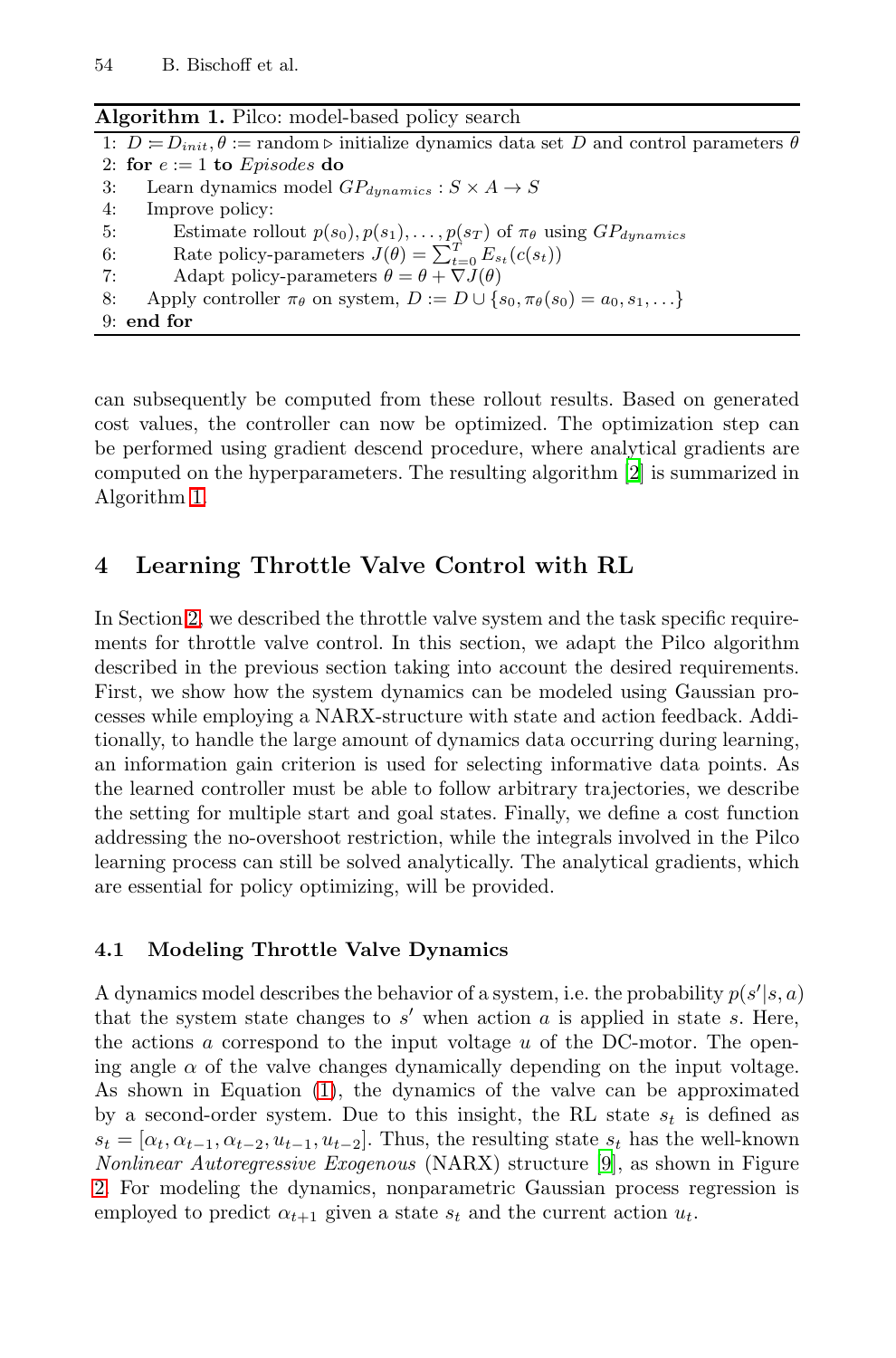

<span id="page-6-0"></span>**Fig. 2.** NARX-structure with state and action feedback to model the throttle valve dynamic[s.](#page-15-5) The current valve opening  $\alpha_t$ , as well as past valve openings  $\alpha_{t-1}, \alpha_{t-2}$  and input voltage  $u_{t-1}, u_{t-2}$  are jointly used to predict  $\alpha_{t+1}$ . For modeling the dynamics, GP regression is employed.

A further challenge in modeling the throttle valve dynamics is the amount of data generated by the system. Dynamics data is sampled at a high frequency, e.g. 200 samples per second, leading to massive data sets. Here, we employ an information gain criterion [8] to reduce the sampled data while retaining relevant dynamics information. This significantly reduces the overall learning time as well as the memory requirements. A GP is employed for modeling the dynamics, the information gain criterion can be computed analytically and efficiently. See [8] by Seeger et. al. for more details.

### **4.2 Multiple Start and G[oal](#page-15-6) States**

For throttle valve control, it is important that the learned controller can follow arbitrary trajectories. Thus, the controller must be able to move the valve from any given start position to any goal position. One approach would be to learn seperate controllers for a set of goal states and combine these controllers for arbitrary goal positio[ns.](#page-15-6) However, this is complex for non-linear systems and may not be optimal globally. Instead, we include the goal position  $g$  as input to the controller, i.e.  $u = \pi_{\theta}(s, g)$ , as described in [11]. Now, one joint controller is learned for all goal positions. This formulation allows to set the goal state dynamically on controller application.

In the standard Pilco framework, the control parameters  $\theta$  are optimized with respect to the sum of expected cost,  $J(\theta) = \sum_{t=0}^{T} E(c(s_t))$ , where  $s_t \sim \mathcal{N}(\mu, \Sigma)$ is a Gaussian distribution. For multiple start states  $s_t^i$  and goal states  $g_i$ , the objective function can be modified (see [11]) to

$$
J(\theta) = \sum_{i=0}^{|Z|} \sum_{t=0}^{T} E(c(s_t^i, g^i)),
$$
\n(3)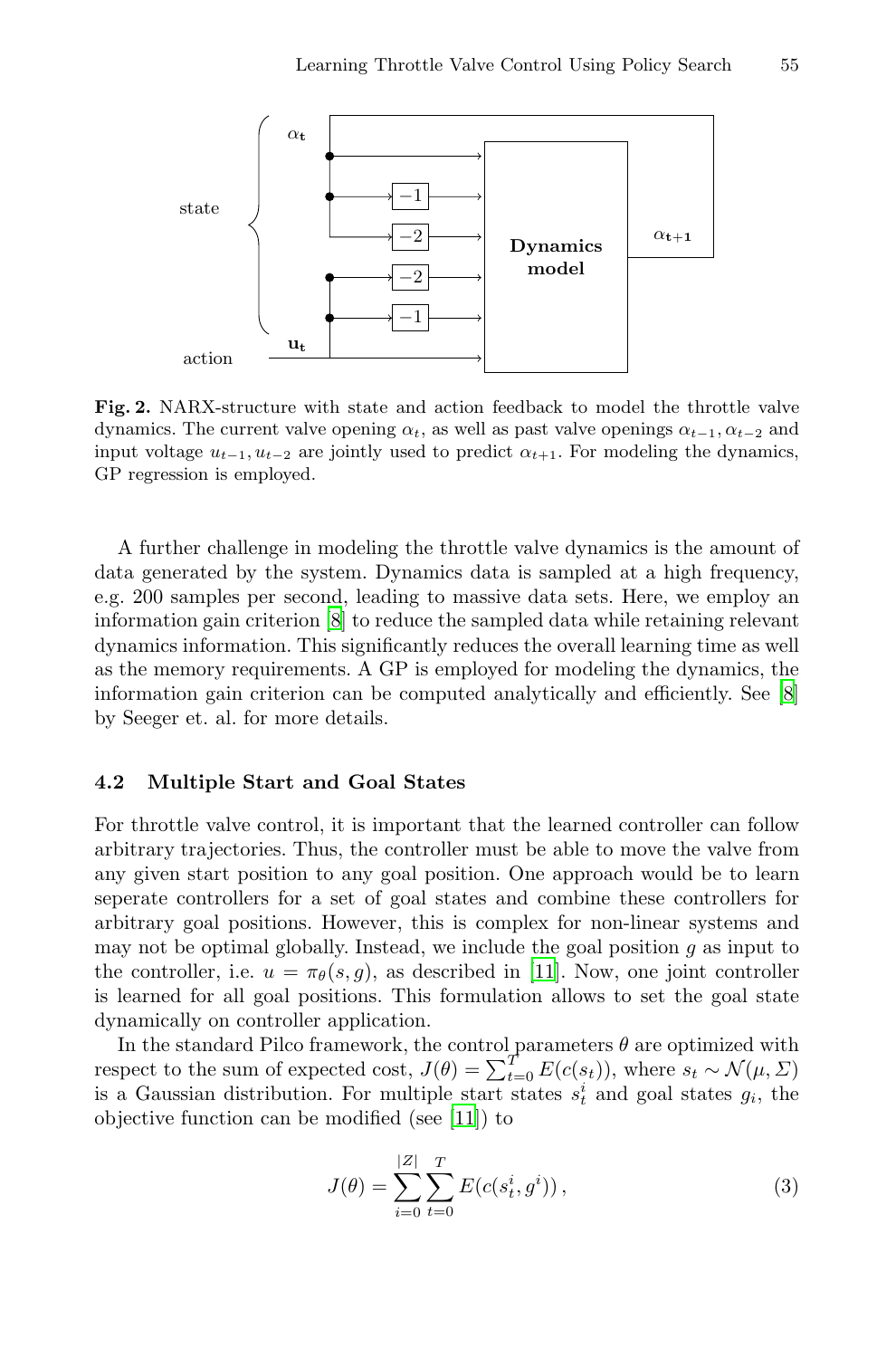<span id="page-7-1"></span>

<span id="page-7-0"></span>**Fig. 3.** The upper left figure shows the Gaussian process dynamics model for a fixed action. The lower picture shows two state distributions. The right upper plot shows the corresponding next state distributions, after mapping the state distributions through the dynamics GP. When the start distribution is too broad, the state distribution after mapping is too complicated to approximate by a Gaussian as performed in Pilco.

where Z represents pair[s o](#page-7-1)f start and goal states, e.g.  $Z = \{(s_0^0, g^0), (s_0^1, g^1), \ldots\}$ . The start distributions given by  $s_0^i \in Z$  and  $\sigma_0$  as well as the goal states  $g^i$  in  $Z$ are determined such that they cover the relevant state space parts. The variance of the start distributions  $s_0^i \in Z$  needs to be chosen appropriately. Given a very broad start distribution  $s_0$ , the next state distribution — after mapping it through the dynamics GP model — can be difficult and, thus, more complicated when approx[im](#page-14-0)ated by a Gaussian as done by Pilco. However, when the start variance is small, performance might me suboptimal for some start states not covered by the start distributions. Figure 3 illustrates the effects when mapping different state distributions through the GP dynamics model.

#### **4.3 Cost Function for Learning Throttle Valve Control**

In this section, we define an appropriate cost function for policy optimization. The saturated immediate cost [2] given by  $c_d(s, g) = 1 - \exp(-\frac{\|s - g\|^2}{2d^2})$ with goal state  $g$  is a general, task unspecific cost function. Here, the hyperparameter d describes the width of the cost. However, this cost function is not appropriate for learning throttle valve control, as it does not avoid valve trajectory overshoot. Taking in account the no-overshoot restriction, we introduce an *asymmetric saturating cost function*

<span id="page-7-2"></span>
$$
c(s,g) = \begin{cases} c_{d_1}(s,g), & \text{if } s \le g \\ c_{d_2}(s,g), & \text{otherwise} \end{cases}
$$
 (4)

where  $c_{d_i}$  is the saturating cost with width  $d_i$  and g is the goal state. This continuous, smooth function can be described as a saturating cost function with variable steepness on both sides of the goal depending on the parameters  $d_1, d_2$ .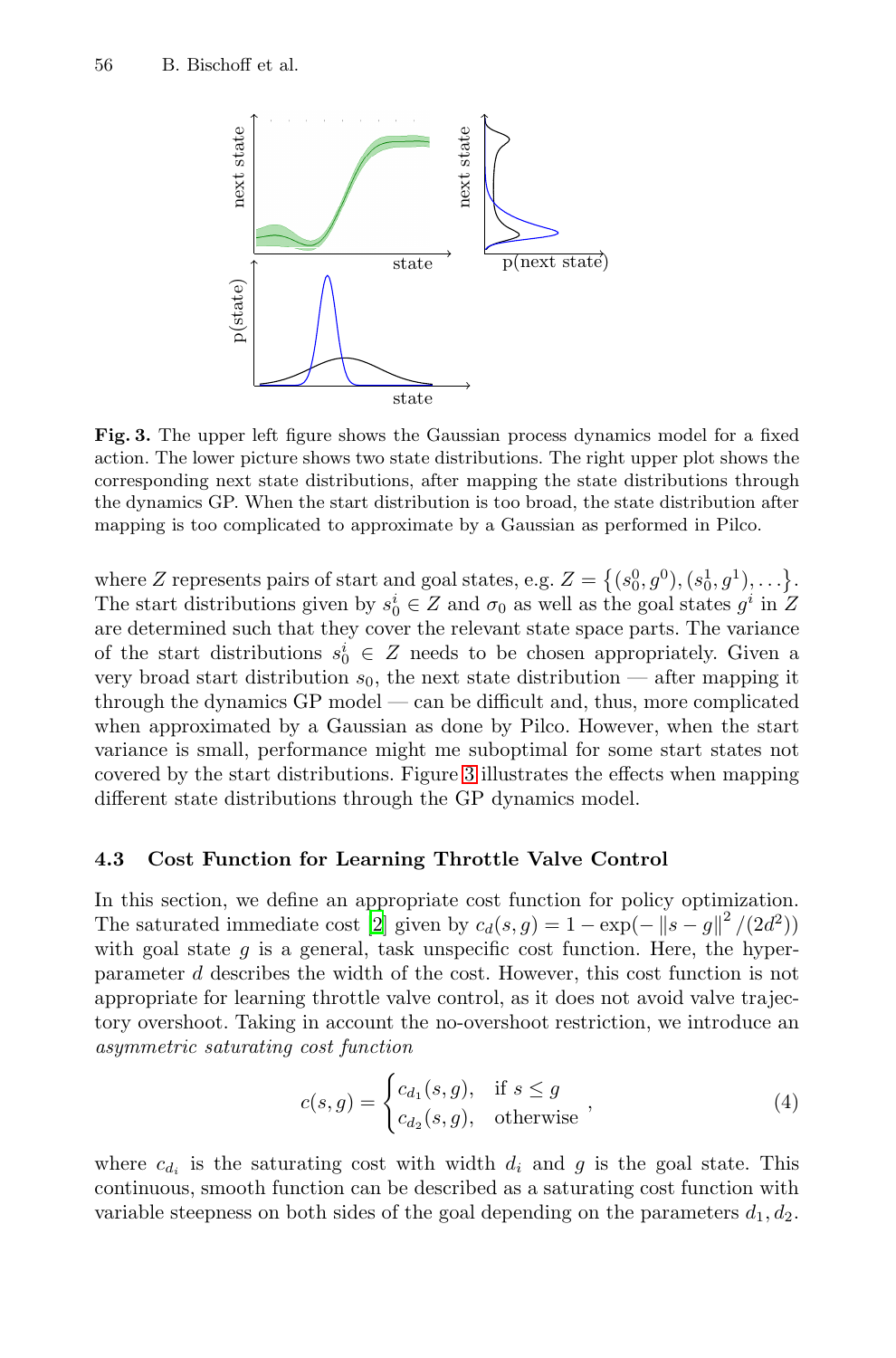<span id="page-8-0"></span>

**Fi[g. 4](#page-8-0).** The left figure shows the symmetric saturating cost over states given on the xaxis. The goal state is indicated by the red vertical line. The right figure shows the asymmetric saturating cost with variable steepness on both sides. Overshooting the goal state (here, states right of the goal state) implies high costs, while ap[pro](#page-7-2)aching the goal from a state left of the goal leads to decreasing cost.

In contrast to the usual symmetric saturating cost, this allows us to assign a decreasing cost when the state converges to the goal state while overshoot is punished, see Figure 4.

To estimate the cost for a given set of parameters in the probabilistics modelbased RL framework, the expected cost  $E(c(s, g))$  is required for a Gaussian state distribution  $s \sim \mathcal{N}(\mu_s, \Sigma_s)$ . For the asymmetric saturating cost in Equation (4),  $E(c(s, g))$  is given as

$$
E(c(s,g)) = \int_{-\infty}^{g} c_{d_1}(s,g)p(s)ds + \int_{g}^{\infty} c_{d_2}(s,g)p(s)ds
$$
  
= 
$$
\frac{1}{\sqrt{2\pi\sigma^2}} \left[ \int_{-\infty}^{g} e^{\ell_1} ds + \int_{g}^{\infty} e^{\ell_2} ds \right] = \frac{1}{\sqrt{2\pi\sigma^2}} \left[ \frac{w_1}{v_1} r_1 + \frac{w_2}{v_2} r_2 \right]
$$

with

$$
\ell_i = -\left(1/d_i^2 + 1/\sigma^2\right) \left[s - \left(\frac{g\sigma^2 + \mu d_i^2}{\sigma^2 d_i^2}\right)\right]^2 - \frac{(g - \mu)^2}{d_i^2 + \sigma^2}, \ w_i = e^{\left(\frac{-(g - \mu)^2}{d_i^2 + \sigma^2}\right)}
$$

$$
v_i = \sqrt{\frac{1}{d_i^2} + \frac{1}{\sigma^2}}, \ u_i = \frac{g\sigma^2 + \mu d_i^2}{\sigma^2 + d_i^2}, \ r_1 = \int_{-\infty}^{v_1(g - u_1)} e^{-q^2} dq, \ r_2 = \int_{v_2(g - u_2)}^{\infty} e^{-q^2} dq
$$

Using the error function  $\int_{-\infty}^{b} e^{-q^2} dq = \frac{\sqrt{\pi}}{2} (\text{erf}(b) + 1)$ , we have

$$
r_1 = \frac{\sqrt{\pi}}{2} (\text{erf}(v_1 (g - u_1)) + 1), \ r_2 = \frac{\sqrt{\pi}}{2} (1 - \text{erf}(v_2 (g - u_2)))
$$

Given  $E(c(s, g))$ , the gradients for the policy optimization can be given as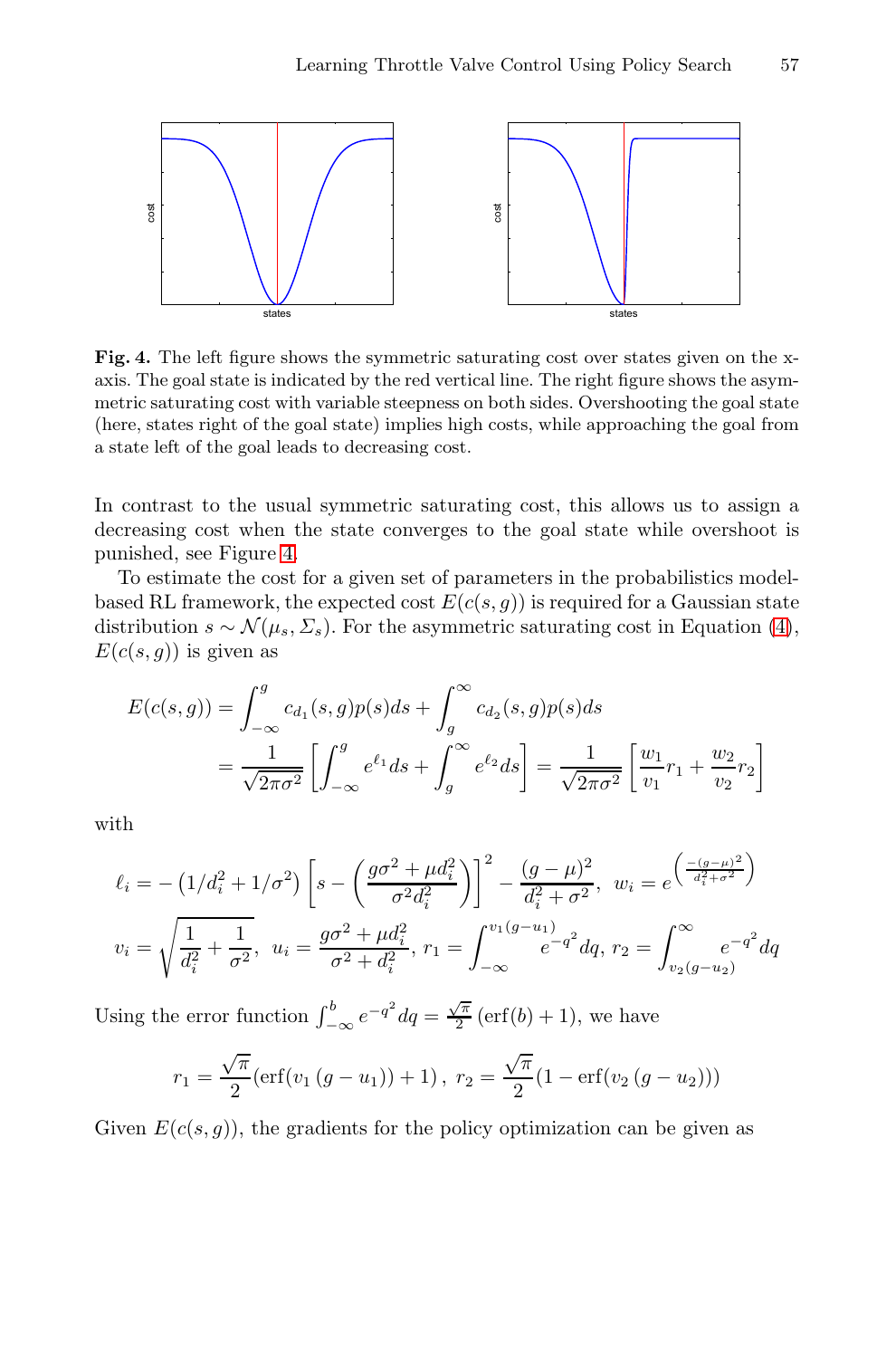<span id="page-9-0"></span>
$$
\frac{\delta E(c(s,g))}{\delta \mu} = \frac{1}{2\sqrt{2\pi\sigma^2}} \sum_{i=1}^2 \frac{w_i}{v_i} \frac{1}{d_i^2 + \sigma^2} \left[ 2r_i(g - \mu) + (-1)^i v_i e^{-(v_i(g - u_i))^2} \right],
$$
  

$$
\frac{\delta E(c(s,g))}{\delta \sigma^2} = \frac{-1}{2\sigma^2} E(c(s)) + \sum_{i=1}^2 \frac{w_i}{v_i} \left[ \frac{r_i}{2\sigma^4 v_i^2} + \frac{r_i(g - \mu)^2}{(\sigma^2 + d_i^2)^2} + (-1)^i e^{-(v_i(g - u_i)^2)} \frac{\sqrt{2}}{\pi} (\delta_{v_i}(g - u_i) - \delta_{u_i} v_i) \right]
$$

where

$$
\delta_{u_i} = \frac{d_i^2 (g - \mu)}{(\sigma^2 + d_i^2)^2}, \ \delta_{v_i} = \frac{1}{2} v_i^{-1} \sigma^{-4} , \ \delta_{w_i} = e^{\left(\frac{-(g - \mu)^2}{\sigma^2 + d_i^2}\right)} \frac{(g - \mu)^2}{(\sigma + d_i^2)^2}.
$$

### **5 Evalua[tio](#page-5-2)ns**

In this section, we evaluate the presented RL approach on a throttle valve simulation, as well as on a physical throttle valve system. The experiment setting and learning process are described in detail.

### **5.1 Simulation Results**

First, learning is performed on a throttle valve simulator. We employed the Pilco algorithm as given [in A](#page-5-1)lgorithm 1 with an RBF control structure using 40 base functions. The controller can be evaluated in approximatel[y 1](#page-10-0)ms, which allows for a control frequency of at most 1000Hz. In all experiments, a control frequency of 200Hz was used.

As a first step, we learn a controller for a single start and target state, i.e. a trajector[y sta](#page-7-0)rting from  $\alpha_0 = 70^\circ$  with [de](#page-10-1)sired valve opening  $g = 10^\circ$ . To obtain initial dynamics data  $D_{init}$ , random actions are applied twice for 0.16 seconds leading to two trajectories starting in  $\alpha_0$ . A NARX-structure is established for modeling the dynamics (see Section 4.1). Optimization is performed with respect to the asymmetric saturating cost with width  $d_1 = 0.5, d_2 = 3.5$ . Figure 5 shows the le[arni](#page-6-0)ng process over several episodes. It can be seen that the learning converges to a near optimal solution after 4 Episodes. Next, we compare the learning result for the symmetric saturating cost with the asymmetric cost function introduced in Section 4.3. It can be seen in Figure 6 that the asymmetric cost function significantly reduces the overshoot (on the right) compared to the standard symmetric saturating cost (on the left).

So far, the learned controller was optimized for a single trajectory from a single start angle to a single goal angle. We now employ multiple start and goal states as described in Section 4.2. Here, we choose 10 different combinations of start positions and goal positions covering the state space equally, e.g.

$$
\tilde{Z} = \{ (\alpha_0^0, g^0), (\alpha_0^1, g^1), \ldots \}
$$
  
= \{ (30, 40), (30, 45), (30, 60), (40, 55), (45, 55),  
(45, 60), (55, 40), (60, 30), (60, 45), (60, 50) \}.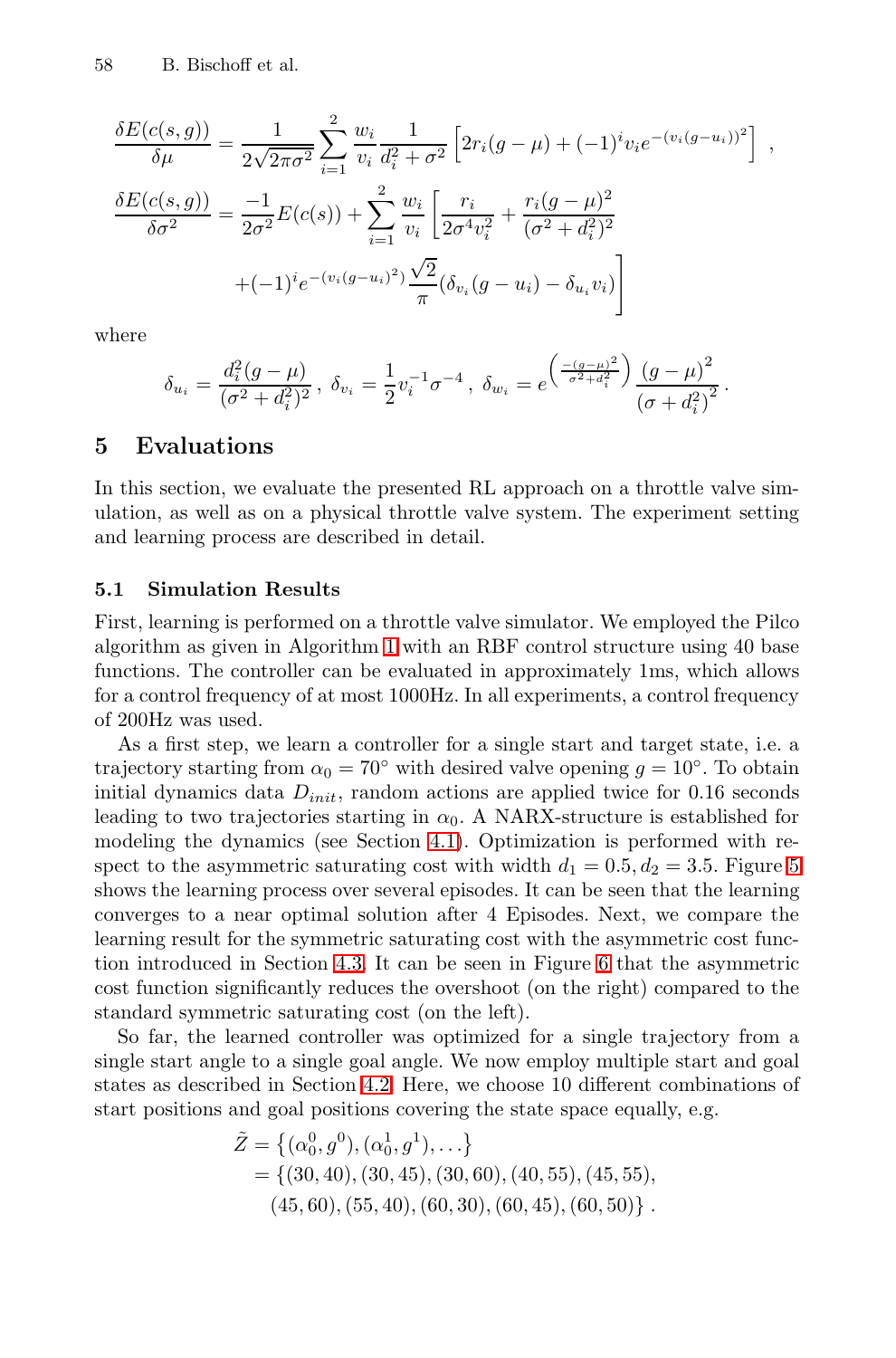<span id="page-10-0"></span>

**Fig. 5.** The figure shows the learning process for the start angle  $\alpha_0 = 70$  with goal angle  $g = 10$ . The left-most plot shows the two random trajectories used as initial dynamics data set. After 2 episodes, the learned controller gets close to the learning goal, but still overshoots and does not reach the goal angle accurately. After 4 episodes, the learning has converged and the resulting control policy shows a near optimal behavior.

<span id="page-10-1"></span>

**Fig. 6.** On the left, the learning result for the symmetric saturating cost function is shown, the result for the asymmetric saturating cost is shown on the right. While the symmetric cost leads to significant overshoot, the behavior for the asymmetric cost is near optimal.



**Fig. 7.** The figure shows the cost over episodes of 4 independent learning attempts in simulation. In 3 of 4 cases, the learning converges to a near optimal solution after 3 episodes.

<span id="page-10-2"></span>

**Fig. 8.** The controller is applied to move the valve from 22 degree valve opening to 50 degree on the throttle valve simulator. At times 0.03, 0.13 and 0.23 torque disturbances are introduced. The controller handles the disturbance well and returns to the goal angle quickly.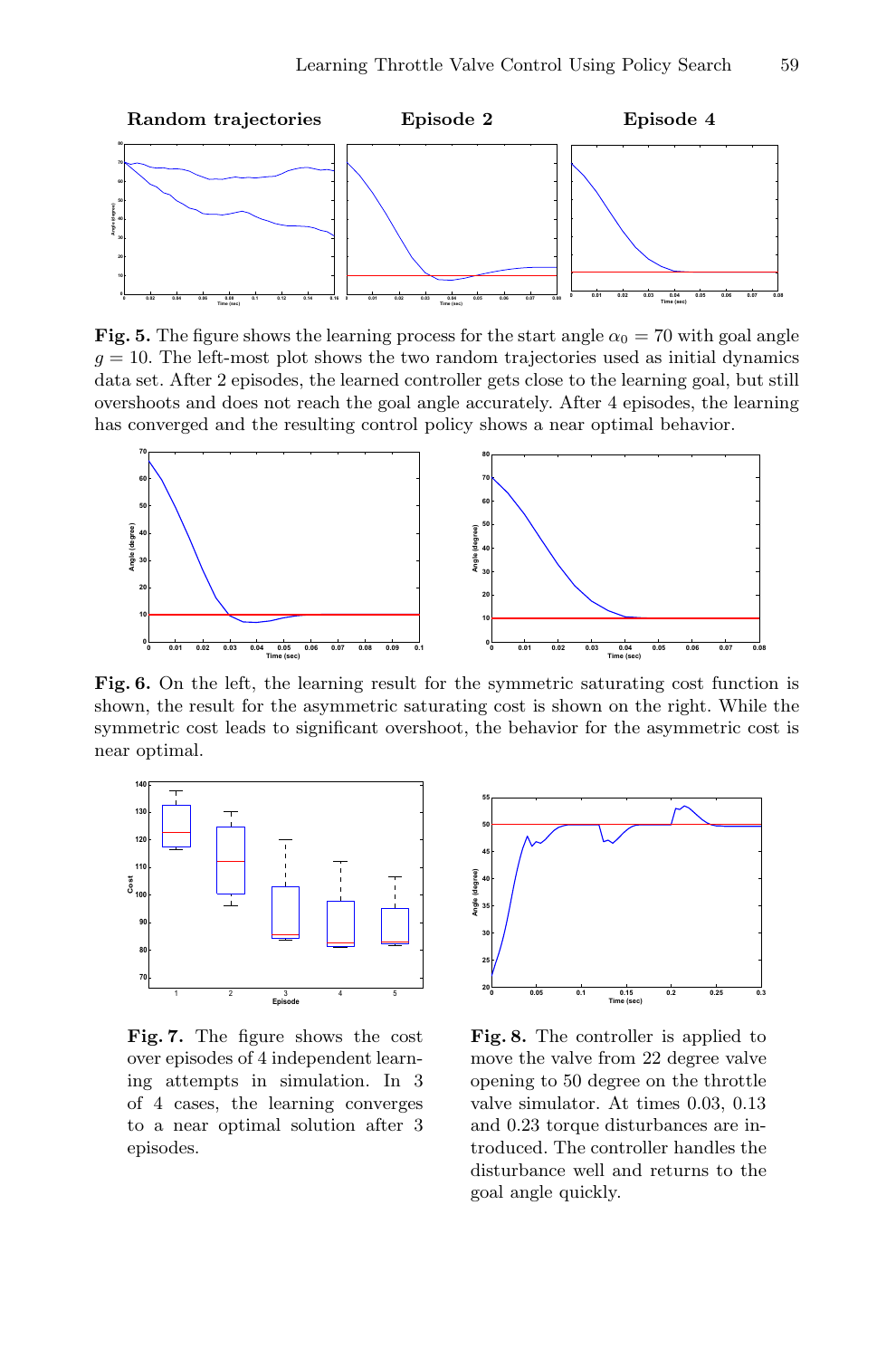<span id="page-11-0"></span>

Fig. 9. The learned controller (blue) is applied on the simulated throttle valve with a step trajectory (red) as desired goal trajecto[ry.](#page-10-2) The left plot shows the valve angle over time, while the right plot shows the applied voltage. The results show, that the learned controller successfully matches the desired trajectory.

The standard deviation of the Gaussian start [st](#page-11-0)ate distributions was set to  $\sigma_0 = 3^\circ$ . We repeated 4 independent runs. The cost over episodes for the runs are shown in Figure 7. In 3 out of 4 cases, the optimal solution was already found after 3 episodes. Next, the learned controller of a successful run is evaluated with respect to its robustness towards torque disturbances. Figure 8 shows a trajectory, where three disturbances are applied, the learned controller returns the valve to the desired angle in a robust manner as expected. Finally, we apply the learned controller to follow an arbitrary step trajectory. The resulting trajectory as well as the voltage applied by the controller is shown in Figure 9.

### **5.2 Real Throttle Valve Results**

In this section, the RL controller is learned on a real throttle valve system. The performance of the RL controller is tested on different control tasks.

For learning on the real system, we use the same setting as described for simulation in the previous section. Again, an RBF control structure using 40 basis functions is employed, data is sampled at a rate of 200Hz. Here, we directly handle the case of multiple start and goal states on the real system. As in simulation, the controller is optimized with respect to 10 combinations of start states and goal states. In each episode, additional dynamics data is sampled by application of the [co](#page-12-0)ntroller for 1.2 seconds. In this 1.2s timeslot, a step trajectory consisting [of th](#page-12-1)e 10 start/goal combinations is employed as desired trajectory. The information gain criterion significantly reduces the overall size of the dynamics data set, e.g. the 1200 dynamics samples gathered after 4 episodes are reduced to a training set of only 300 elements.

Figure 10 shows the cost of controller application after each episode. The learning was stopped after 4 episodes, since the controller already reached near optimal performance. The controller learned after 4 episodes is evaluated on various desired trajectories. In Figure 11, the performance of two of the 10 learned trajectories is illustrated. Figure 12 shows the application of the learned controller on a more complex trajectory with arbitrary steps. Further, we used a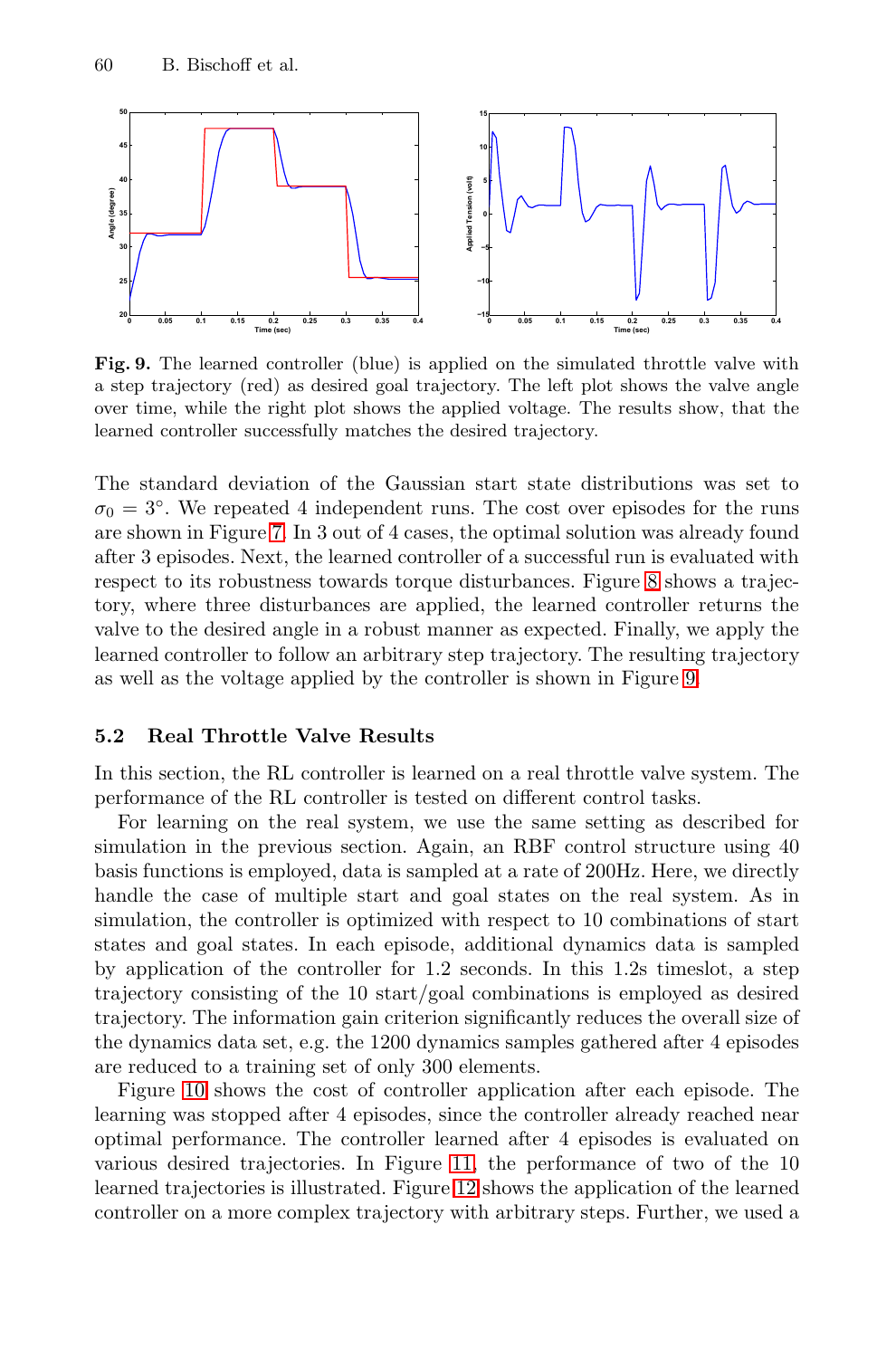

<span id="page-12-0"></span>**Fig. 10.** In the learning process a rollout is performed after each learning episode. The figure shows the accumulated cost (see Equation (3)) for each episode rollout for the asymmetric saturating cost function and  $d_1 = 2, d_2 = 0.5$ .



<span id="page-12-1"></span>Fig. 11. The learned controller (blue) is applied on the physical throttle valve system with a step trajectory (red) as desired trajectory. While the left figure shows the valve angle over time, the voltage over time is shown on the right. As can be seen, the learned controller performs well and is able to follow the desired trajecotry in a robust manner.



**Fig. 12.** As a next test case, we used a more complex step trajectory (red). The learned controller (blue) is able to follow the step trajectory, while the accurarcy varies with the goal angle in a range of approximately 1 degree.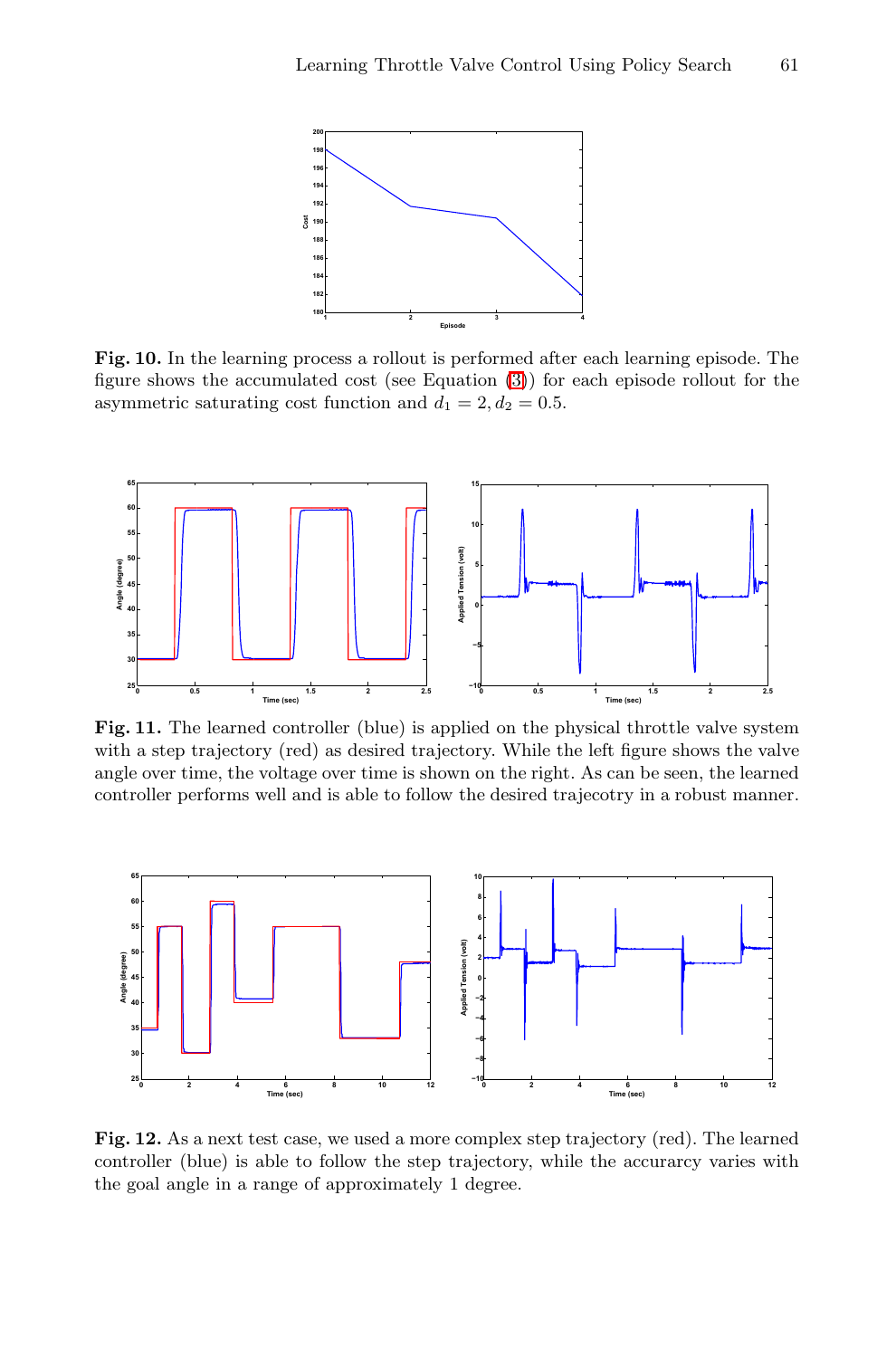

**Fig. 13.** The figure on the left shows the learned controller (blue) following a desired sine trajectory (red) on the physical valve. The resulting trajectory is shifted by a small amount of time, because of the time required to reach a new desired goal angle. On the right, the controller follows a ramp trajectory of varying steepness and amplitude.

sine as well as variable ramps as desired trajectories, see Figure 13. In all cases, the learned controller was able to follow the desired trajectories in an accurate and robust manner without significant overshoot.

Finally, we compare the learned controller to a classical PID controller with manually tuned parameters. Furthermore, we test the robustness of both controllers towards torque disturbances. The discrete time PID structure is give as

$$
u_t = K_P e_t + K_I \sum_{i=0}^{t} e_i dt + K_D \frac{e_t - e_{t-1}}{dt},
$$
\n(5)

where T is the current time index, error  $e_t = \alpha_t - g$ ,  $1/dt$  equals the control frequency. The gains  $K_P, K_I, K_D$  are free parameters and need to be adjusted. This tuning involv[es s](#page-14-3)everal trade-offs, such as accuracy versus no overshoot. It must be kept in mind that inappropriate parameters lead to unstable control behavior that potentially damages the system. For the subsequent experiments, we use the parameters obtained after extensive tuning with help of a system expert.

Figure 14 shows the learned controller compared to PID control. While both controllers are able to follow the desired trajectory, the learned controller outperforms the PID control in terms of accuracy. Next, we examine both controllers with respect to disturbances. Figure 15 illustrates the behavior when a constant disturbance is introduced for a small amount of time. Compared to the learned controller, the impact of the disturbance is significantly higher for the PID control. This results from a slightly longer time period until the PID controller counteracts the disturbance. Furthermore, the accuracy of the PID control is significantly reduced after the disturbance due to the integration element  $I$  (see Equation (5)). More advanced methods of control theory help to improve the results compared to the standard PID control. However, this often increases the number of free parameters that need to be tuned.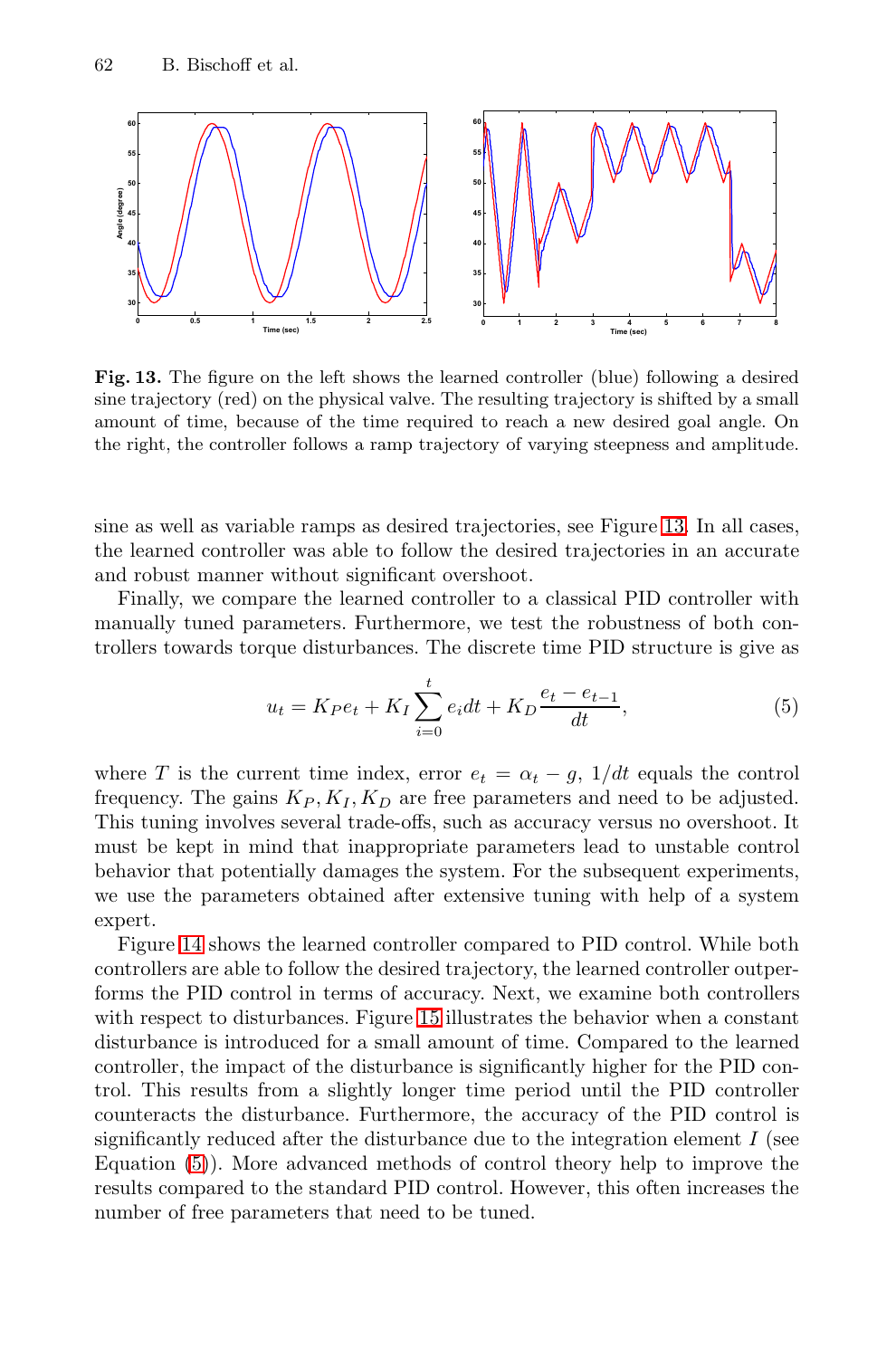

<span id="page-14-1"></span>Fig. 14. The figure shows application of the learned controller (blue) and the PID controller (green) on the physical throttle valve. Both controller are able to follow the de[sired step trajectory \(r](www.youtube.com/watch?v=-HpzKsxios4)ed), the accuracy of the learned controller exceeds the PID performance.

<span id="page-14-3"></span>

**Fig. 15.** At timestep 1s, a torque disturbance is introduced to the system until timestep 2.2s. The learned controller (blue) handles the disturbance well, while the PID control (green) shows a stronger impact of the disturbance and deteriorated performance afterwards.

A video was created to illustrate the learning process described in chapter 3, algorithm 1. A controller is learned over the course of 4 episodes and the learning progress is shown through rollouts on the throttle valve system on each episode: www.youtube.com/watch?v=-HpzKsxios4.

### **6 Conclusion**

<span id="page-14-2"></span><span id="page-14-0"></span>In this study, we investigate how throttle valve control can be learned from experience, while showing a practical application of probabilistics RL on a real-world problem. A throttle valve is an important industrial device to regulate flows of gas or fluids and has various application, e.g. pressure regulation in combustion engines. As analytical models are hard to obtain due to complex dynamics and unknown nonlinearities, model-based position control of the throttle valve is a challenging problem. In this paper, we modify the probabilistic inference for control algorithm (Pilco) to match the requirements of throttle valve control, such as no-overshoot restriction. We evaluated the approach in simulation, as well as on a real throttle valve system. The results show that policy search RL is able to learn a consistent control policy for complex, real-world systems.

# **References**

- 1. Sutton, R.S., Barto, A.G.: Reinforcement Learning: An Introduction (Adaptive Computation and Machine Learning). The MIT Press (1998)
- 2. Deisenroth, P.M., Rasmussen, C.E.: PILCO: A Model-Based and Data-Efficient Approach to Policy Search. In: ICML, pp. 465–472 (2011)